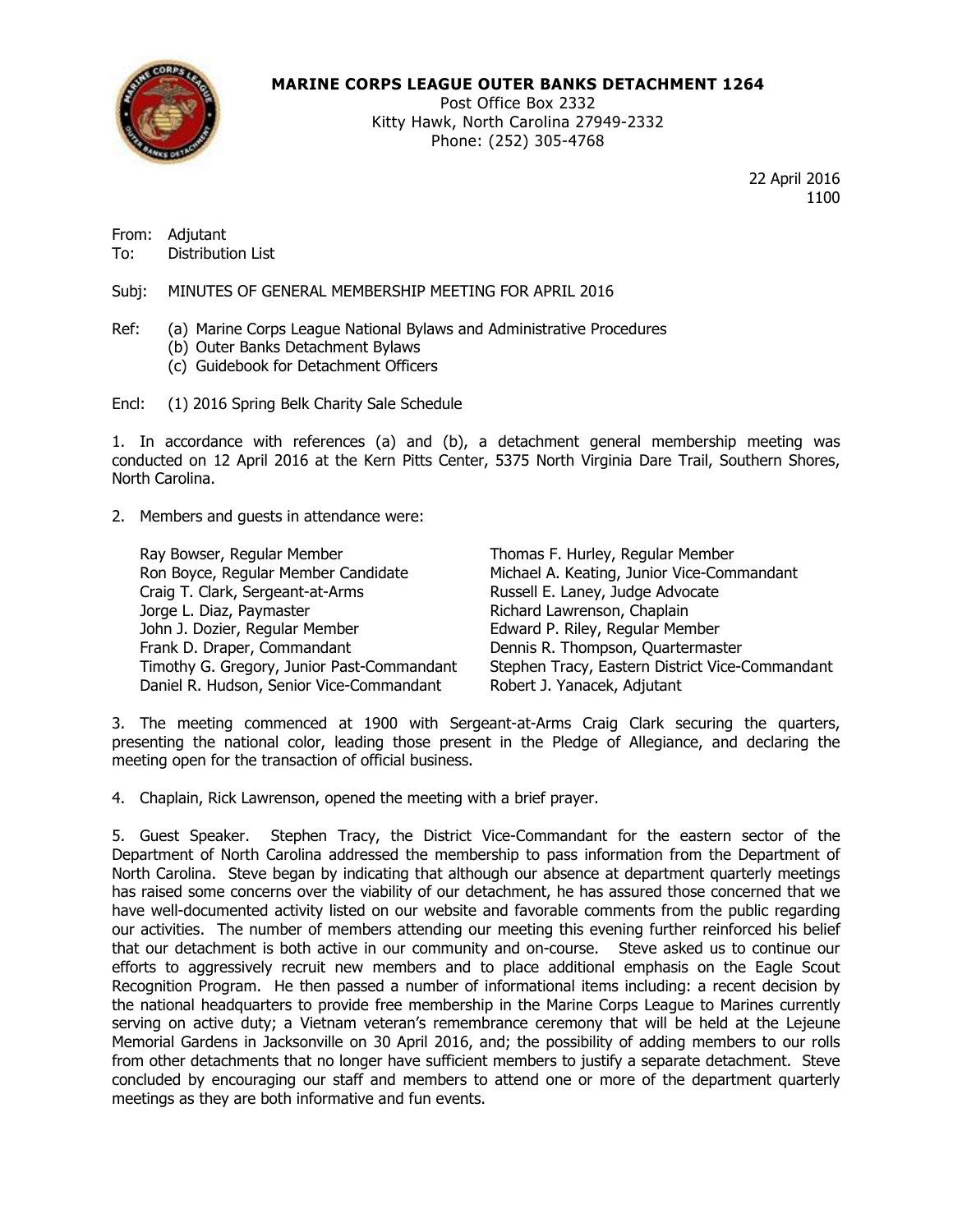6. New Members. One new member, Ron Boyce, was present at the meeting and submitted his application for regular membership into our detachment with evidence of his honorable Marine Corps service following our meeting. Ron will be administered the oath of membership at our next meeting on 10 May 2016.

## 8. Staff Reports

(a) Commandant. Commandant Draper thanked Senior Vice-Commandant Hudson and Junior Vice-Commandant Keating for presiding over the February and March meetings while he was on vacation, and thanked Quartermaster Thompson for his detailed inventory of all detachment property. He then welcomed a new member, Ray Bowser to our ranks and thanked prospective member Ron Boyce for his attendance at our meeting with the hope that he too would soon join our detachment. Lastly, Commandant Draper reminded all hands that next month's meeting on 10 May 2016 will be our last meeting until we resume our normal meeting schedule in September following the tourist season.

- (b) Senior Vice-Commandant. None
- (c) Junior Vice-Commandant. None

(d) Judge Advocate. Russ Laney reported that in the Spring 2016 edition of the League's Semper Fi magazine was an article detailing the works of the Focus Marine Foundation. This organization's mission is to assist Marines and post-9/11 veterans "overcome their visible and invisible wounds and become active members of society so they can realize their dreams, goals and full potential." This may be a worthy cause for future detachment support. Members are asked to read the entire article on pages 12 and 13 of the mentioned publication as background for future consideration.

(e) Junior Past-Commandant. None

(f) Adjutant. Robert Yanacek reported that he was able to obtain new contact information for member Walter Fillmore who had moved from Corolla to Hampton Roads. Robert thanked Junior Past-Commandant Gregory for his suggestion to contact Doug Wendling as that recommendation resulted in the resolution of this issue.

(g) Chaplain. None

(h) Paymaster. Jorge Diaz provided a detailed report of the income and expenditures since our last meeting as well as the detachment's current account balance. His report was examined and no discrepancies were noted.

- (i) Quartermaster. None
- (i) Sergeant-at-Arms. None

(k) Toys for Tots Liaison. Although Larry Czernik was not present at the meeting, Adjutant Yanacek reminded the membership that planning meeting for our 2016 Toys for Tots program would be held at Roosters Country Kitchen in Kill Devil Hills on 18 April 2016 at 1200. Anyone interested were invited to attend. Judge Advocate Laney added to this report by indicating that Larry is putting the finishing touches on a bike run that will benefit our Toys for Tots program. This event is being scheduled for late-September. Further details will be presented by Toys for Tots Liaison Czernik at our May meeting.

- 9. Old Business
	- (a) Awards Presentation. None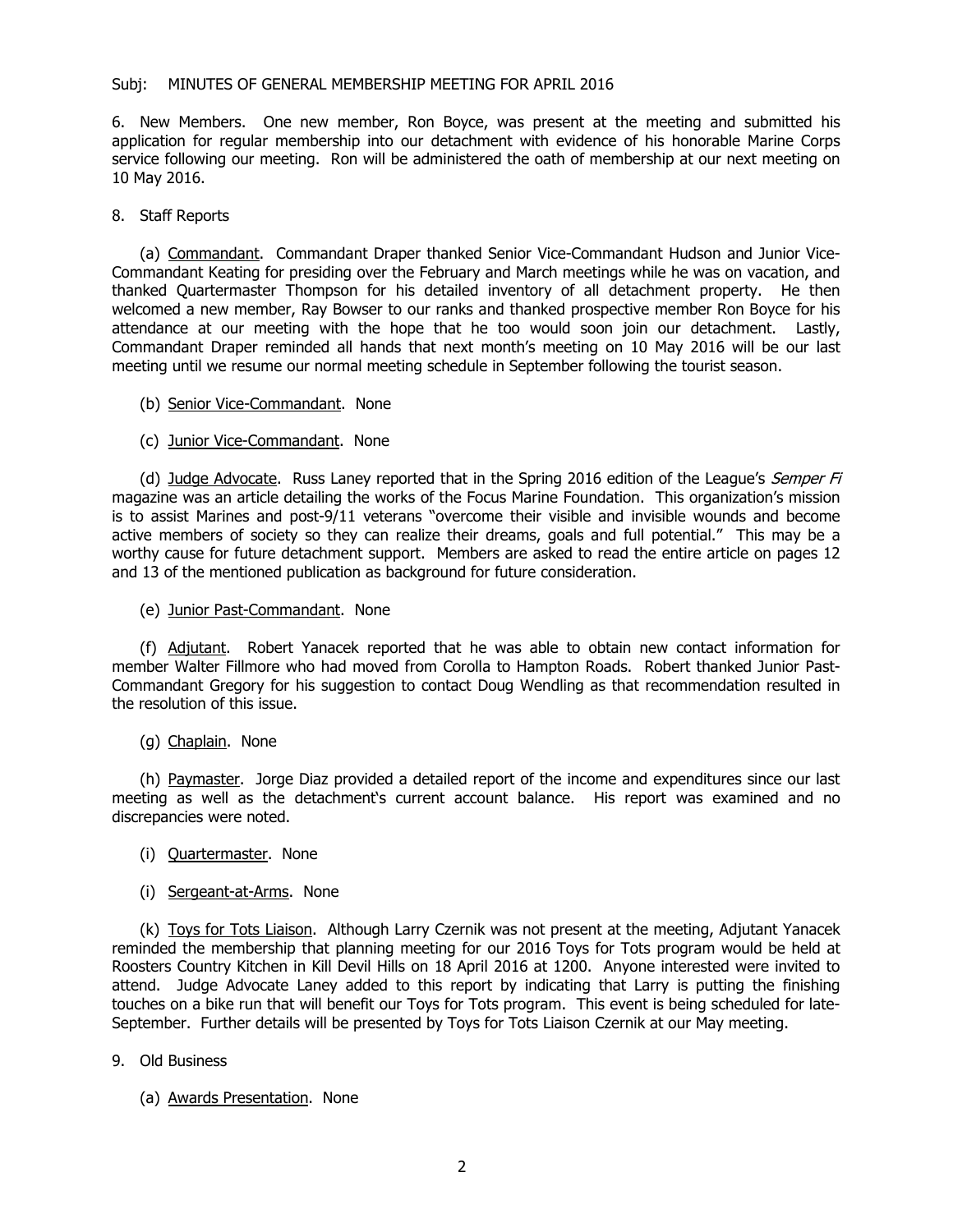(b) Recruiting and Retention. Adjutant Yanacek reported that we currently have 36 members on the roles at this time. In addition, he is currently working two membership candidates, Ron Boyce and John Dindlebeck. Ron is present at this evening's meeting and John attended our breakfast social on 5 April but was unable to attend this evening's meeting. Ron was referred by Sergeant-at-Arms Clark, and John was referred by Judge Advocate Laney.

(c) Grants and Donations. Paymaster Diaz reported receiving and depositing a check from the Walmart Foundation in the amount of \$250 for Adjutant Yanacek's participation in the Walmart Voluntarism Always Pays program for the first quarter of 2016. In addition, an online donation of \$80 was recently received in honor of member Pat Riley's birthday. Paymaster Diaz concluded by indicating that our efforts with the Spring Belk Charity Sale have yielded donations totaling \$525.30 thus far placing us to just over one-half of our goal of raising \$1,000 through this event.

- (d) Sickbay. None
- (e) Website and Marketing. None

(f) Social Activity. Adjutant Yanacek reported that on 5 April, five members, one prospective member and one guest attended the free breakfast social offered to veterans at the Jolly Roger restaurant in Kill Devil Hills. Robert added that everyone in attendance enjoyed both the food and company. Next month's breakfast social will be on 3 May 2016 at 0900. All hands are invited and encouraged to attend.

(g) Outer Banks Seafood Festival. Commandant Draper reported that in light of the favorable consensus at last month's meeting, the Outer Banks Detachment will participate in the 2016 Outer Banks Seafood Festival. This event will be held in Nags Head on 15 October 2016 and will require our membership to setup and staff a booth from 1000 to 1800. The intent of this well-attended event is twofold: to raise awareness in our local community of our detachment and its activities, and; to solicit donations from the general public to further our mission. Our application to participate in this event as one of only fifteen permitted non-profit organization participants has been submitted to the Seafood Festival officials along with the required booth fee of \$75 and has been approved. The only remaining requirement is for the detachment to provide evidence of general liability insurance coverage. The detachment is covered under the Marine Corps League's general liability policy; however some administrative action is required to add the Outer Banks Seafood Festival as an "additional insured." This action is currently underway and will be completed prior to the event.

(h) Spring Belk Charity Sale. Adjutant Yanacek indicated that there are only four more days we will be working to solicit donations through the Spring Belk Charity Sale program. A listing of the remaining dates and times was made available to those present, asking each member to volunteer for at least one two-hour shift in support of this event. An updated listing of the dates and those who have volunteered is provided at the enclosure.

(i) Establishment of Program Chairmen. Acting on Bob Messinger's motion from the March 2016 meeting, Commandant Draper indicated that delineating responsibilities for various duties and programs within the detachment was a concern that he had discussed with Senior Vice-Commandant Hudson a number of months ago. Although the responsibilities of many duties are clearly defined in reference (c), a number of programs or duties have no specified chairman at this time such as the Eagle Scout Recognition Program, the Belk Charity Sale fundraising event, the American Flag Recognition Program, and our public affairs efforts. Rather, these duties have been performed haphazardly, on as "as-needed" basis to accomplish the mission. To remedy this, Commandant Draper has asked any member interested to volunteer their talents to request assignment as a program chairman to these or any other functions that would serve to advance the detachment's objectives. Upon assignment to one or more duties, those designated as program chairmen will provide a report at monthly business meetings and will be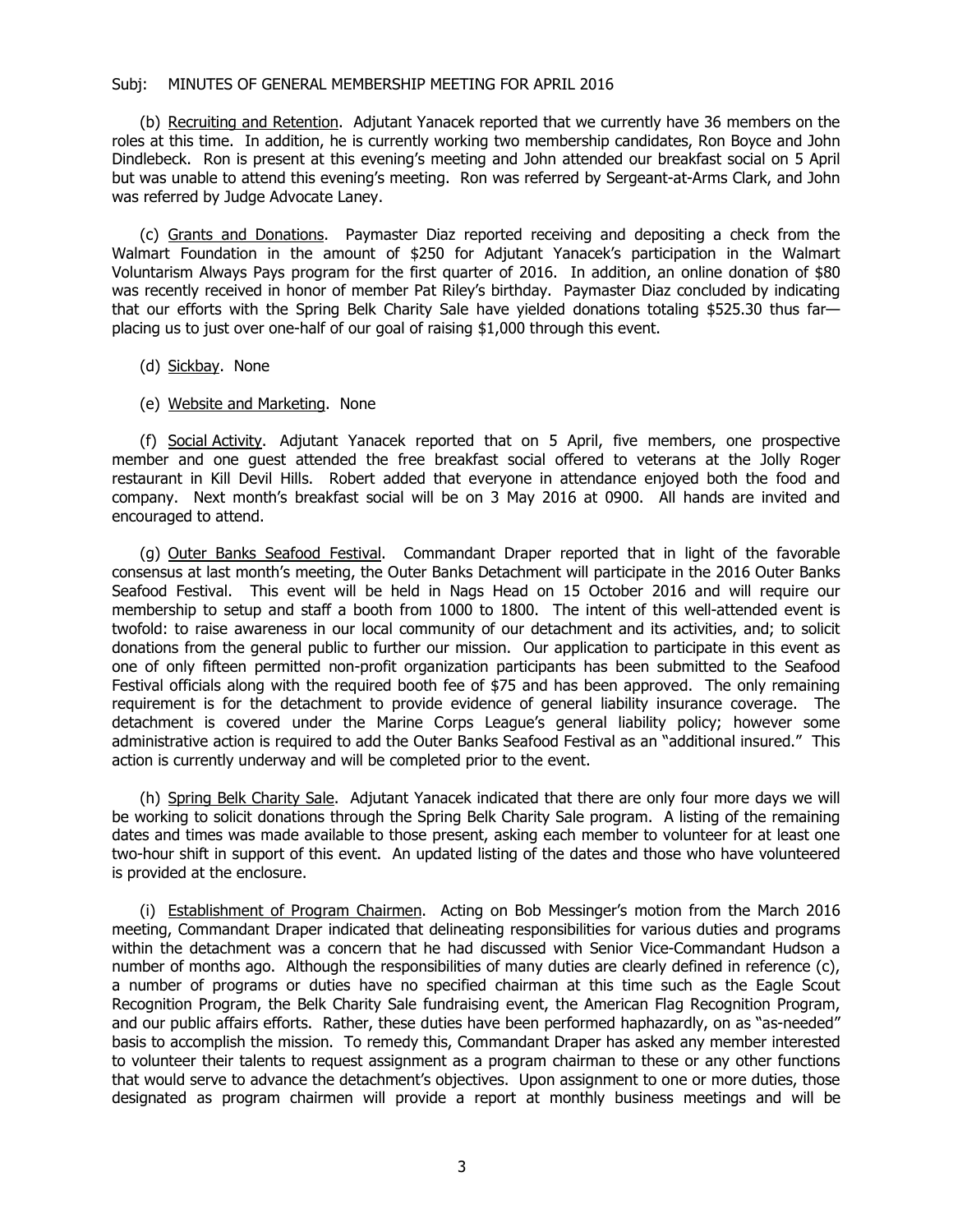accountable for the program's functioning and effectiveness.

(j) Program Implementation and Funding. Commandant Draper addressed Bob Messinger's motion from the March 2016 meeting regarding the need to obtain prior approval of the membership for the implementation and funding of programs or activities. This has been and will remain the policy of this detachment. However, from time to time it may be necessary for a staff member, a program chairman, or a member to take appropriate actions in order to provide a timely response to an operational need. In such cases, consultation with the detachment staff via telephone or e-mail should be performed in order to provide guidance.

(k) Request for Assistance. At last month's meeting it was reported by Adjutant Yanacek that he had received correspondence from a Marine requesting financial assistance to permit him to accompany the Defense POW/MIA Accounting Agency (DPAA) to travel to Vietnam to aid in locating and recovering the remains of a Marine comrade. Although this is a worthy cause, Adjutant Yanacek has not received a response to his inquiry as to why financial assistance would be required, as these expeditions are normally funded entirely by the U.S. Government. Accordingly, without a response to Adjutant Yanacek's inquiry, no further action will be taken.

10. New Business

(a) Marine in Need. None

(b) Outer Banks Special Olympics. Junior Vice-Commandant Keating indicated that the Outer Banks Special Olympics will be held on 30 April 2016 at 1000, and opened for discussion as to whether the detachment would consider making a donation to this worthwhile event. A motion was immediately made to make a donation to the Outer Banks Special Olympics in the amount of \$300. This motion was seconded, voted-on, and passed without dissent. Adding to this, Junior Past-Commandant Gregory indicated that the Outer Banks Special Olympics is also looking for coaches, should anyone be interested. Accordingly, a donation of \$300 will be personally presented to the Outer Banks Special Olympics on the date of the event at First Flight High School by one or more members of our staff.

(b) Detachment Picnic. Quartermaster Thompson commented that in the past we normally hold a detachment picnic during the month of May and opened for discussion as to whether one would be planned for this year. Apparently, due to the detachment's operational tempo, this event was overlooked and has not been planned. Further discussion as to whether to hold a detachment picnic this year were tabled until our May business meeting.

(c) Old Membership Records. Paymaster Diaz reported that he received an extensive file of detachment membership applications and records from Bob Messinger following his appointment as detachment paymaster. These membership records extend back to the initial establishment of the detachment in 2006. Paymaster Diaz inquired as to whether there was a need to maintain these records at the detachment level. Commandant Draper indicated that he would take this issue, discuss it with his staff, and provide instructions in the near-future as to the disposition of these records.

(d) Gunny Claus. Easter Sector District Vice-Commandant Tracy brought to our attention a charitable program that he has been actively involved with for a number of years called "Gunny Claus." This organization is a  $501(c)3$  entity and serves the children of active duty Marines by letting them visit with a Marine Corps version of Santa Claus and presenting them with a toy. Details of this program can be found at the Gunny Claus website, located at http://www.gunnyclaus.org.

(e) Increasing Public Visibility. Commandant Draper challenged the membership in closing to as to how we can continue to increase our visibility in the community. Members are asked to consider this and present any ideas at future meetings or by e-mailing a detachment staff member.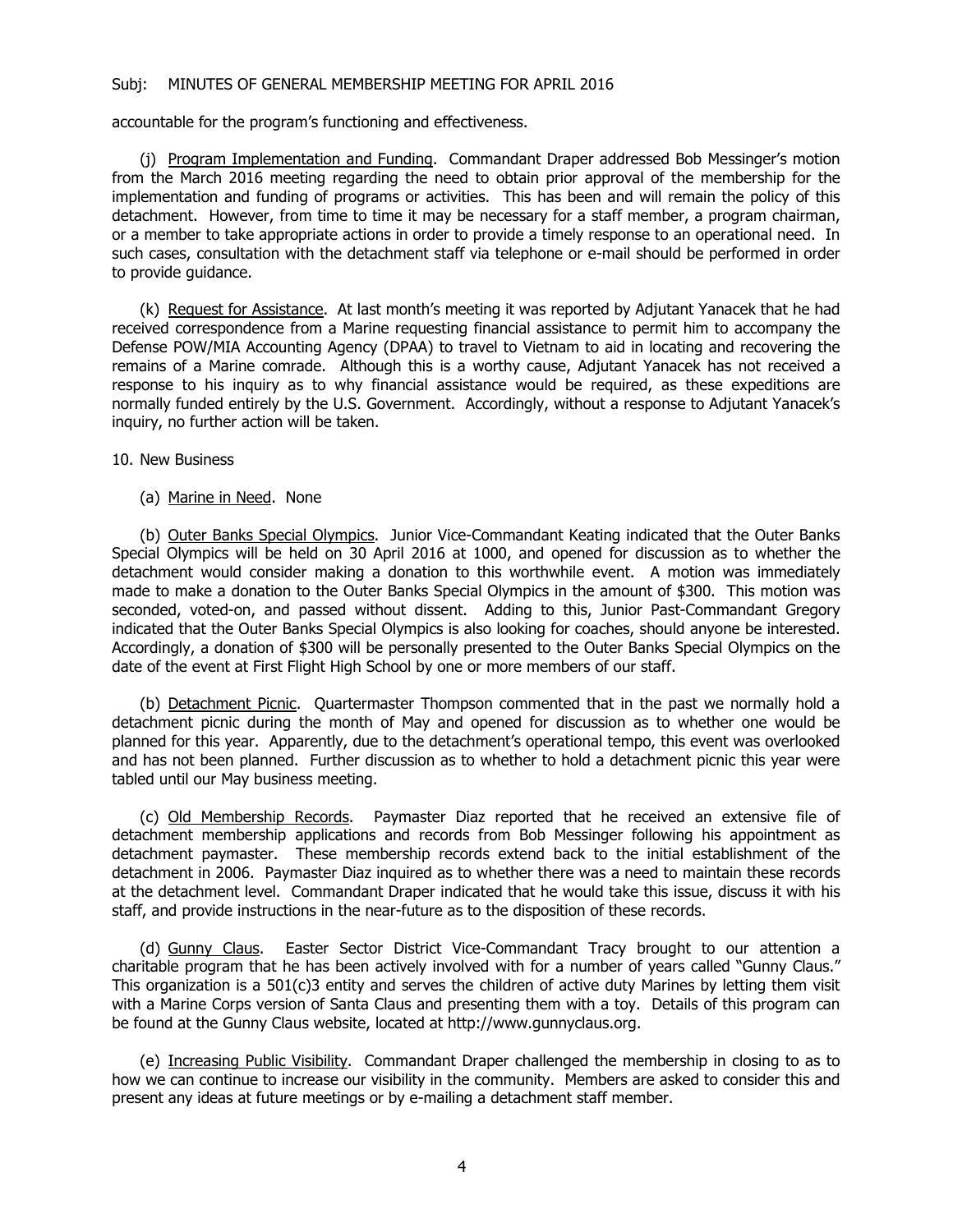(f) Meeting Snacks and Refreshments. The coffee served at the meeting was provided courtesy of Kangaroo Express Store 3853 in Kill Devil Hills. The cannoli snack tray was provided by Adjutant Yanacek.

11. Chaplain, Rick Lawrenson, closed the meeting with a prayer.

12. The meeting concluded at 1959 with Sergeant-at-Arms Craig Clark retiring the national color and declaring the meeting closed until 10 May 2016, when we will reconvene for the transaction of official business.

# Robert J. Yanacek

Robert J. Yanacek Adjutant